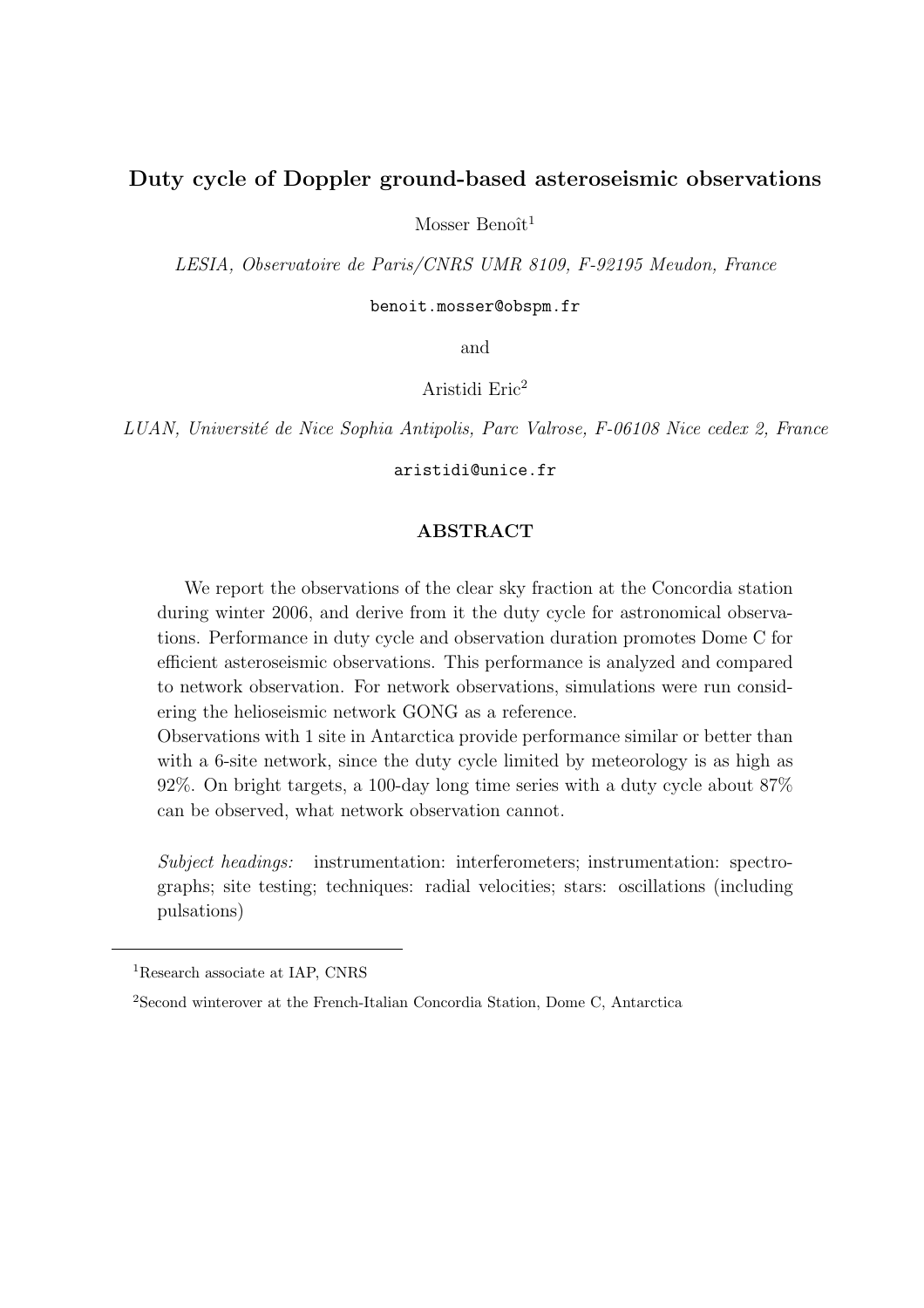# 1. Introduction

Stellar evolution theory, central to most areas of modern astrophysics, is not sufficiently tested by observations. The analysis of stellar oscillation modes, which propagate inside stars down to the core, constitutes a powerful tool to probe their internal structure, and provides the necessary observational basis for the theory. Already applied to the Sun with a remarkable success, after pioneering observations at the South Pole by Grec, Fossat & Pomerantz (1980), this technique is now opening up to stars showing solar-like oscillations, both from space and from the ground.

Successful monosite Doppler asteroseismic observations were performed recently with ´echelle spectrometers (CORALIE at the Swiss 1.2-m telescope in Chile, HARPS at the 3.6 m ESO telescope, UCLES at AAT in Australia). Mostly sub-giants were observed. Only global oscillations parameters, as the large splitting, were measured, eigenfrequencies being identified only for the brightest targets. The window effect due to daily interruptions leads to large uncertainties and ambiguities in the frequency determination, and the frequency resolution remains limited by short observations. Two-site observations were performed only on bright targets, with a time series with efficient duty cycle limited to about a few days:  $\alpha$  Cen A and B were observed with UCLES/AAT and UVES/VLT, (Bedding et al. 2004);  $\nu$  Indi was observed with UCLES/AAT and CORALIE/Euler telescope (Bedding et al. 2006).

The space project CoRoT, to be launched in December 2006, will provide high-precision photometric observations, with an unprecedentedly high duty cycle (Baglin et al. 2002). After CoRoT observations, we believe that the major contribution of ground-based observation will consist in monitoring the Doppler signature of stellar oscillations. In fact, even in an excellent site as Dome C, photometric measurements remain unable to provide the necessary precision.

In fact, spectrometric observations will be able to detect  $\ell = 3$  oscillation modes that cannot be analyzed in photometry, and will be less affected by stellar activity noise, increasing the complementarity with space-borne photometric observations (Toutain et al. 1997). Such observations need long duration, in order to obtain a very precise determination of the eigenfrequency pattern. Precision in the frequency measurement  $\delta \nu$  varies as the square root of the observation total duration  $T$  (Libbrecht 1992). Precise eigenfrequencies translate linearly into precise modelling, according to inversion technique.

In this paper, we address the question of optimized duty cycle of ground-based observations. Possible solutions are presented in Section 2, in the case of long-duration observations. Meteorological conditions and maximum duration of efficient observation are examined in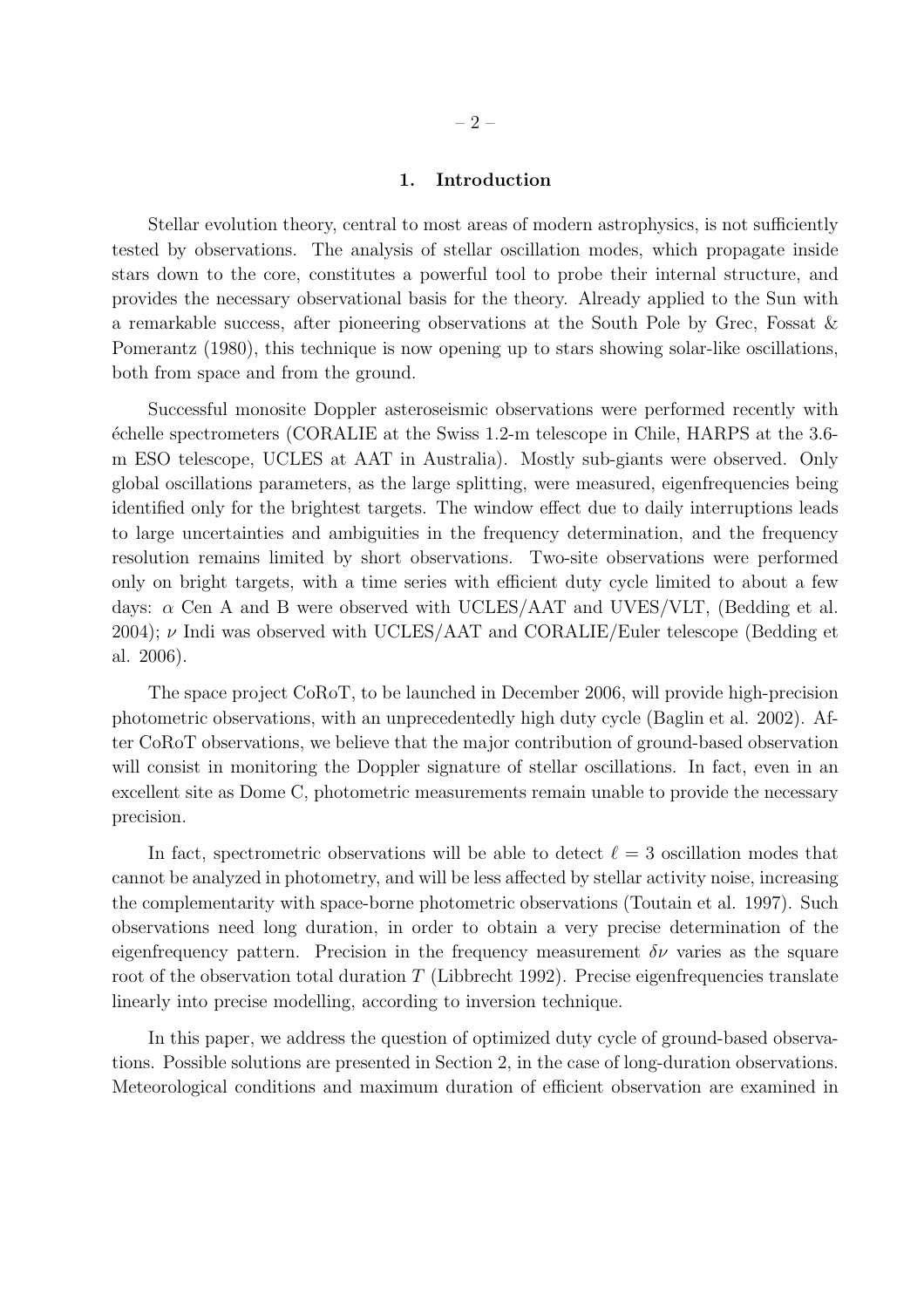Section 3. We report the observations of clear sky fraction made during the winterover of Eric Aristidi at the Concordia station. In Section 4, we discuss the properties of spectroscopic asteroseismic observations at Dome C, and compare them to what could be obtained from network observation. The parameters for the comparison correspond to the observations of bright solar-like stars, as proposed by the observational projects SONG (Grundahl et al. 2006) or SIAMOIS (Mosser et al. 2006). The duty cycle of the time series and the energy in the first diurnal alias of its Fourier spectrum are calculated as a function of the total observation duration, for different observation conditions.

### 2. How to obtain ground-based continuous observations?

### 2.1. Network

The many results obtained by the helioseismology networks have shown their capability to provide long duration time series with a high duty cycle, better than 80% when averaged over long durations and about 90% for short runs, as reported by the GONG project (http://gong.nso.edu, Harvey et al. 1996). Such performance was prepared by intensive efforts in site survey (Hill et al. 1994). The duty cycle obtained by the WET campaigns dedicated to stellar variability photometric measurements has never reached such values, despite a greater number of sites involved in the network, but without a strict selection of the sites involved in the network. Dolez et al. (2006) report for example a 18-day campaign with a duty cycle of 66.5%. We note that the baselines of the SONG network project, dedicated to the Doppler monitoring of solar-like oscillations in bright stars, are clearly derived from the organization of the GONG project. The concept of SONG involves small size telescopes and iodine-cell échelle spectrographs (http://astro.phys.au.dk/SONG/, Grundahl et al. 2006), to be installed in selected sites similar to the ones of GONG. Accordingly, and taking into account the excellent duty cycle performance achieved by the network GONG, we consider in this paper its characteristics as a reference for a network dedicated to Doppler measurements.

### 2.2. Antarctica

In this paper, we do not consider possible observation at the South Pole, where strong catabatic winds yield recurrent cloudy periods, for a duty cycle limited to about 50% during winter. Attention is focussed on possible asteroseismic observation to be conducted at Concordia station, located on the Dome C summit on the Antarctic plateau (75◦6' South,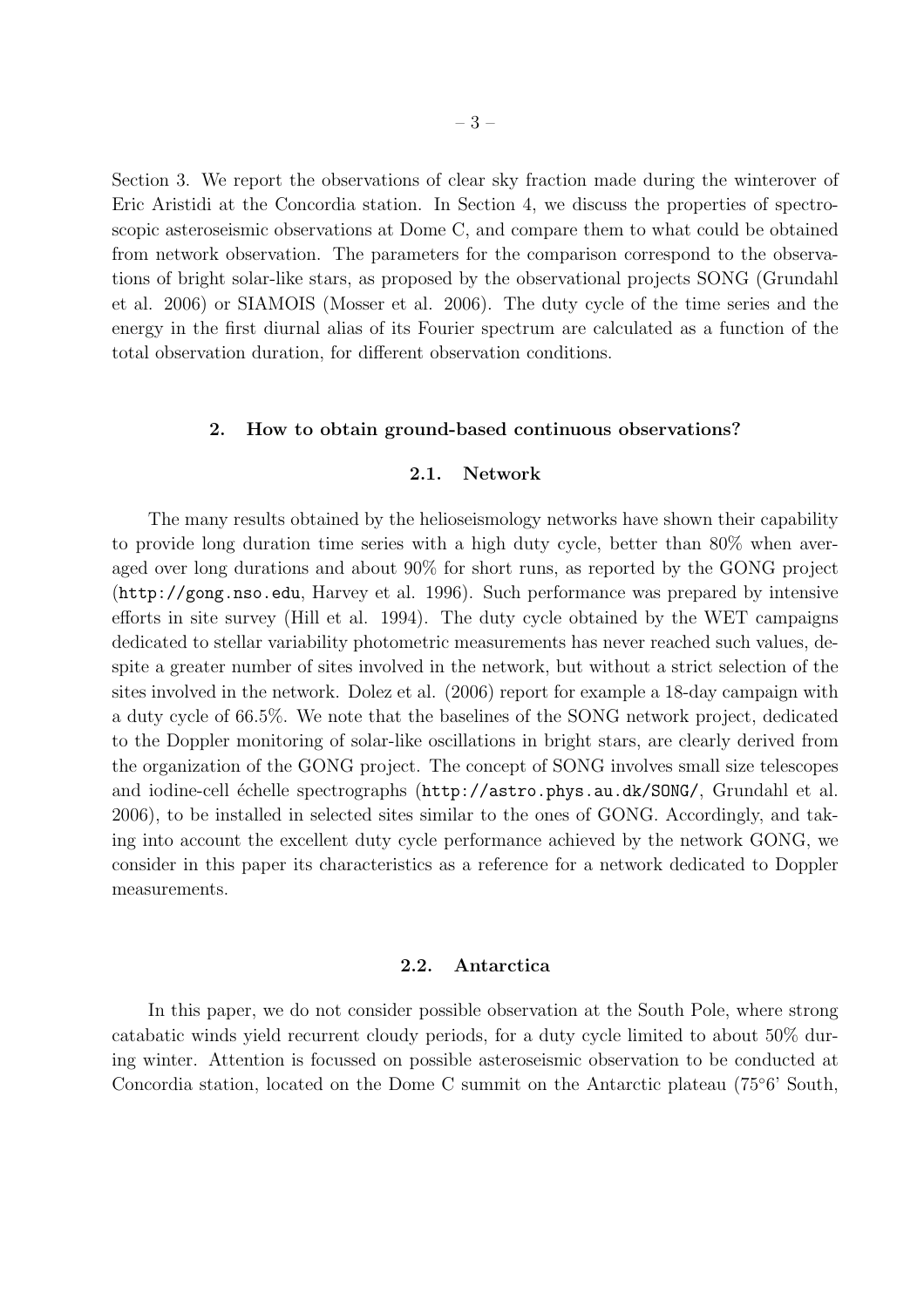121◦21' East, altitude of 3250 m). Intensive site testing is currently made there (Aristidi et al. 2005 and references therein). The site presents very positive characteristic features for astronomical observation: very low temperature, humidity, very limited winds (Aristidi et al. 2005). The whole atmosphere nighttime seeing was first observed during the 2005 winter (Agabi et al. 2006). Kenyon et al. (2006) report a low scintillation level limited to about 50  $\mu$ mag. The amplitudes of solar-like oscillations, about a few ppm, remain too tiny for photometric asteroseismologic ground-based observations. In that case, spectrometric observations are definitely required.

Currently, observing conditions at Dome C are governed by the limited available infrastructures: in a near future, only light operations with small telescopes can be achieved. The SIAMOIS project (Mosser et al. 2006) has been designed accordingly. The SIAMOIS concept is based on Fourier Transform interferometry, which leads to a small instrument developed for the harsh conditions in Antarctica. Applied to the Sun in the 1980's, Fourier Tachometry was chosen for the GONG helioseismic network after a long study of competing measurement strategies, and it forms the basis of the Michelson Doppler Imager instrument on the SOHO spacecraft as well as the Velocity and Magnetic Imager on the forthcoming SDO spacecraft. Performance of a Fourier Tachometer for asteroseismology was estimated in Mosser et al. (2003).

### 3. Duty cycle and observation duration

Many factors may limit the duty cycle of ground-based observation. We focus here on two major points: meteorology and sky brightness due to twilight. Other factors, such as instrument down time, are not considered.

### 3.1. Clear sky fraction

The clear sky fraction at Dome C was observed during the 2006 winterover. It was estimated visually several times a day, using a scale from 0 (no visibility) to 1 (cloud-free sky). We consider here the data from March 21 to September 21 (Fig 1). Non-clear sky means the presence of thin cirrus or thicker clouds. During this period, the clear sky fraction was greater than 0.9 for 84% of the time. The average number of consecutive clear days (with a clear sky fraction  $> 0.9$ ) was about 6.8.

From this global fraction  $\bar{f}$ , we have derived the condition of observation in a given direction. We simply assumed that, in that case, the observation is either possible  $(f = 1)$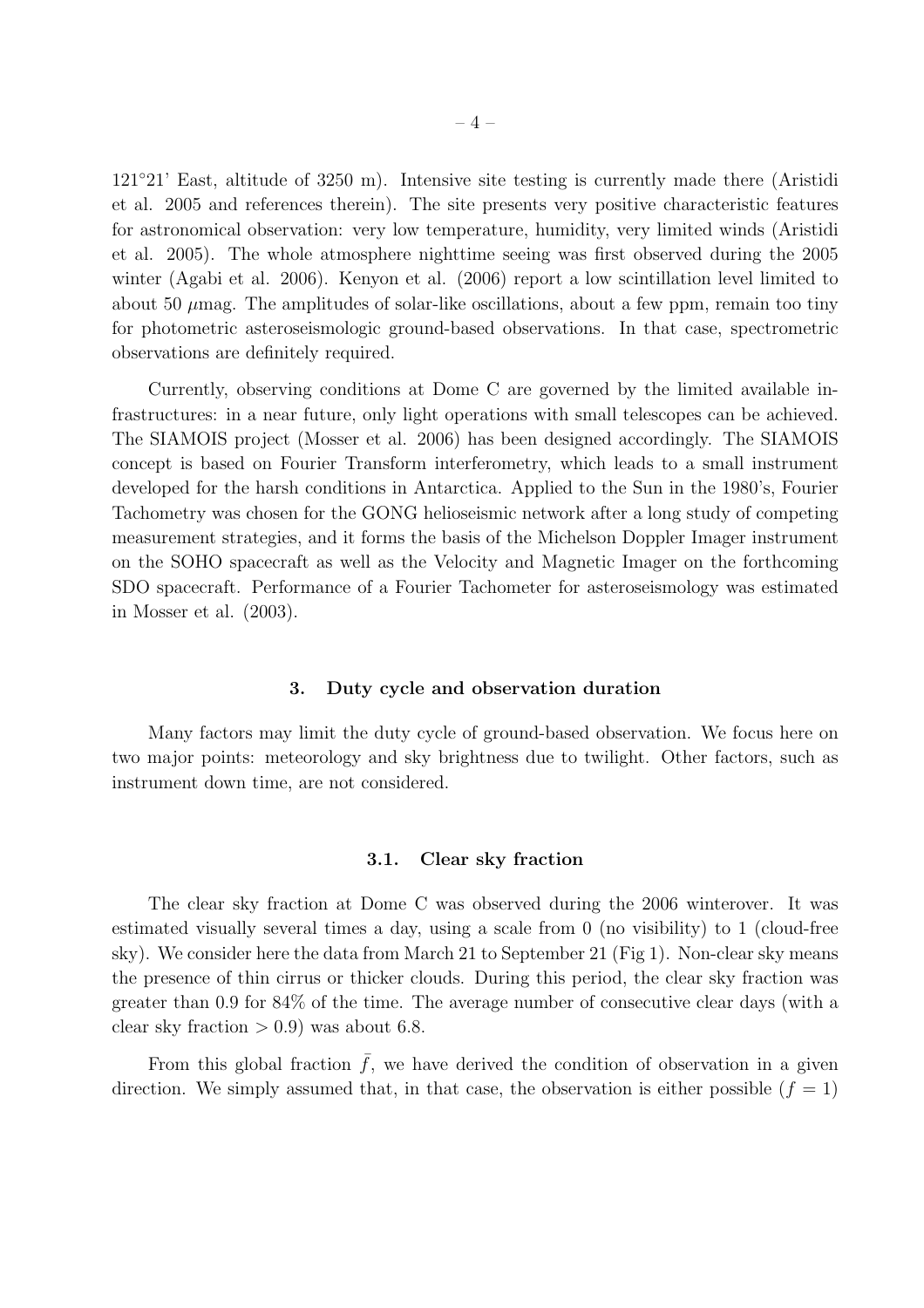or not possible  $(f = 0)$ . An observed cloud sky fraction  $\bar{f}$  of duration T translates into an obscure window of duration limited to  $\bar{f}T$ , with possible observation during the remaining period  $(1 - \bar{f})T$ . We have then directly obtained the window function for observations to be conducted at Dome C. The duty cycle limited by meteorology at Dome C is superimposed on the clear sky fraction in Fig. 1.

We have modelled the sky fraction of an asteroseismologic network according to the experience and data of the GONG site survey (Hill et al. 1994), under the assumption that the data collected for the Sun in diurnal conditions can be adapted to night condition. We adopted for the network configuration the one of the GONG network, with 6 sites (4 in the northern and 2 in the southern hemisphere) where the clear sky fraction was intensively measured (Hill et al. 1994), making use of the same model for cloud apparition (Hill  $\&$ Newkirk 1985).

### 3.2. Time series

The determination of the observing time series in each site depends first on the star altitude  $h$ , as a function of its coordinates, of the latitude and longitude of each observing site, and of the local hour angle of the star. Possible observation in a given site requires the star to reach a certain altitude  $h<sub>\star</sub>$ , but also the Sun to be below enough the horizon (parameter  $h_{\odot}$ ). Times series were produced in many configurations. We have limited the extent of these parameters to plausible values accounting for realistic observation condition.

The parameter  $h_{\odot}$  is of greatest importance for observation at Dome C, with the Sun never below  $-8^{\circ}$  at noon, implying that neither astronomical nor nautical twilights occur in this site. Values within the range  $[-12^{\circ}, 0^{\circ}]$  were explored, in order to consider different observation conditions, on faint or bright targets. However, future targets of ground-based asteroseismology will clearly be very bright targets, because they will be observed with small telescopes. Then, the contrast with the sky background will be high enough to permit observations during twilight, with values of  $h_{\odot}$  much smaller than the astronomical twilight definition. Observations realized by Eric Aristidi have shown that observation of bright  $(mV < 5)$  targets when the Sun is lower than  $-4^{\circ}$  provides a sufficient contrast between the sky and the target. Therefore, simulations requiring the parameter  $h_{\odot}$  to be fixed were realized in the case  $h_{\odot} = -4^{\circ}$ .

The  $h<sub>\star</sub>$  value must be high enough, since the decrease of signal with airmass is always important; due to absorption, blue photons are strongly absorbed, and due to seeing, photons do not enter easily the fibre or the slit of the spectrometer. Simulations were realized for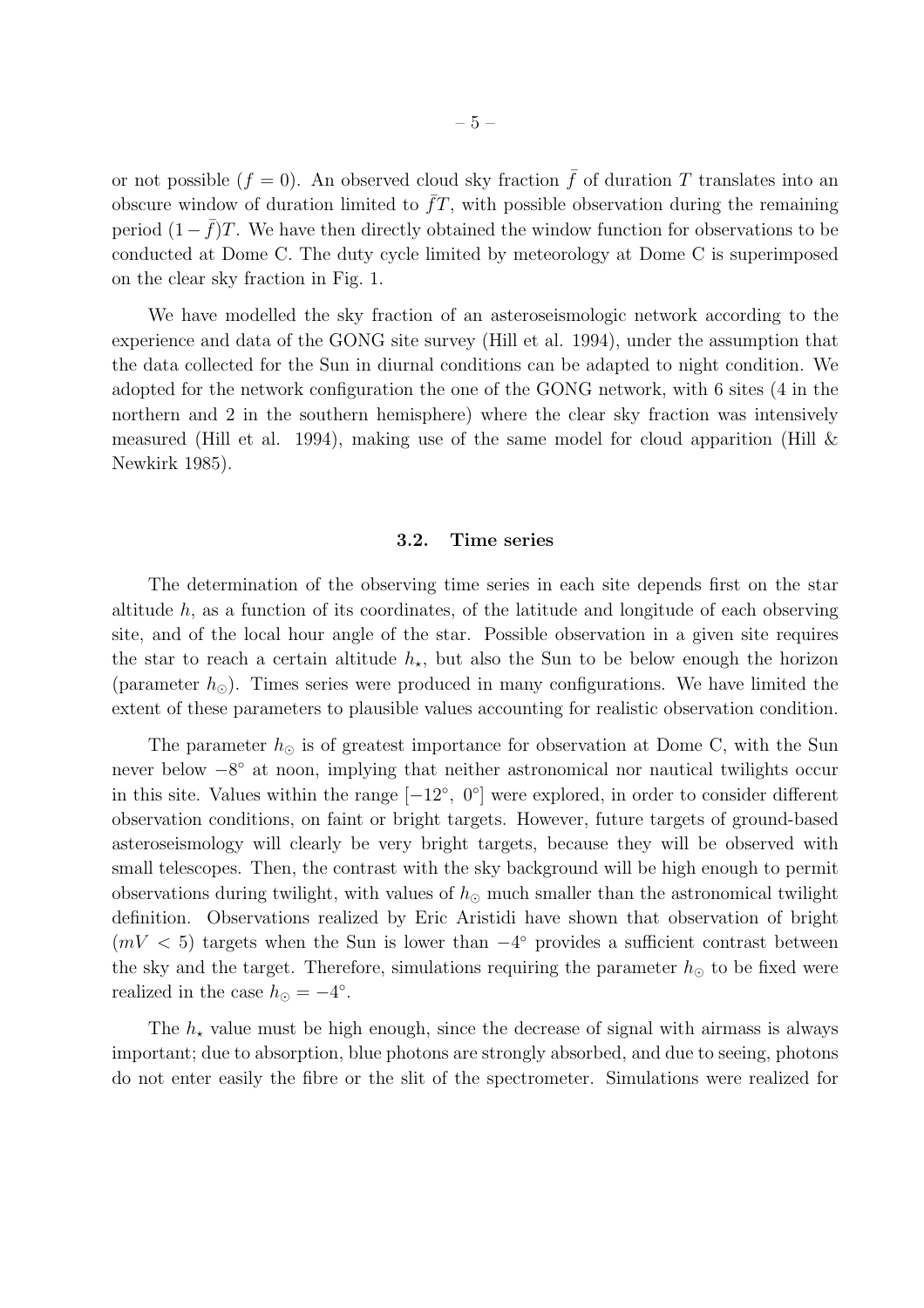airmass of 2.5, 3 or 4 ( $h<sub>\star</sub> = 23.5, 19.5$  or 14.5° respectively). For a network of 6 sites, we have checked that the parameter  $h<sub>\star</sub>$  plays a limited role; its value is however important when extrapolating the analysis to the case of a network with less than 6 sites. We have measured that, for a network, a 1° decrease of  $h<sub>\star</sub>$  improves the duty cycle by only 0.2%; this proves in fact the quality of the network, since 1◦ gain in one single site at latitude 30◦ represents for an equatorial target 9.2 min more observation, hence an increase of 0.6% duty cycle.

We included 2\% overhead into the duty cycle at Dome C, for operations as calibration, or back rotation of the telescope. Therefore we automatically limit the maximum duty cycle at 98% for Antarctica observations.

# 3.3. Simulations

We have constructed time series with alternation of clear and cloudy weather, using a Monte Carlo model as described in Hill & Newkirk (1985), and with their meteorological parameters for the selected sites (probability of clear sky and mean interval between cloudy period). After having run many simulations, we have selected a median realization, normalized to the mean observed performance of the observing runs reported by the GONG network (duty factor equal to about 85%). Practically, this normalization was achieved when considering only the condition on  $h_{\star}$  (with the Sun as the target), and no other condition on  $h_{\odot}$ . We have checked that, in such conditions, the simulations gave significant and reproducible results.

We tried to limit the number of parameters of the simulation as low as possible. Simulations have shown that seasonal effects are limited, and therefore the right ascension influence is very limited too. Then, for sake of simplicity, we have run the simulations with a right ascension value  $\alpha = 18h$ , just in order to cophase network and Antarctica observations. Concerning the declination, we chose to focus on the most favorable case for the network simulation:  $\delta = 0^{\circ}$ . The variation of the duty cycle with the stellar declination is discussed hereafter.

Figures 2 and 3 present respectively the window functions observed at Dome C in 2006 or modelled for a 6-site network, represented for 140 days around the Southern summer solstice. The window function at Dome C is dominated by the sky brightness at noon local time in the days following (preceding) the beginning (end) of the night.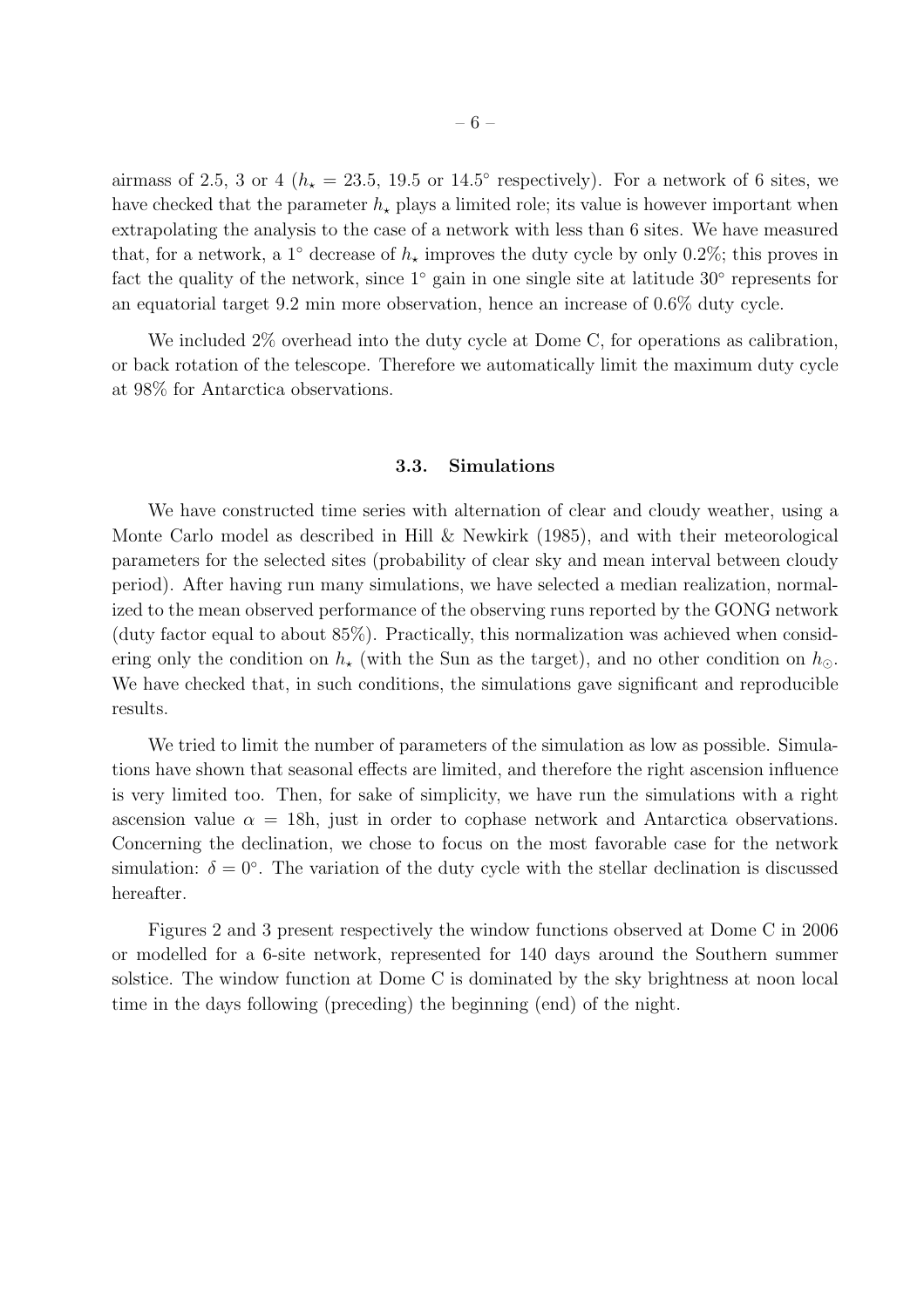## 4. Discussion

#### 4.1. Time series

In order to compare the simulations, we have calculated the filling factor, averaged over 10-day periods, for a network with 4 to 6 sites and for Antarctica.

We have sorted the results as a function of time (Fig. 4). Antarctica observations provide a better duty cycle for runs limited to about 2 months. For longer runs, the Sun skimming horizon appears as a limit. In that case, despite the shift between local and sidereal times, network observation gives a higher duty cycle, that nevertheless decreases sensitively with the total duration (respectively below 70% and 60% for 4 and 5-month long observations).

We have analyzed the importance of the Sun location by calculating the duty cycle obtained during the 100-day long night as a function on the condition on the altitude  $h_{\odot}$ . Table 1 shows the importance of observing targets bright enough in order to be observed with high SNR even with the Sun not far below horizon. Such targets are already identified (Table 2). However, the time series analysis is not sufficient for complete estimations or comparisons: the signature in the Fourier spectrum of the data interruption must be checked.

### 4.2. Frequency analysis

We focussed our attention on the first diurnal sidelobe in the power spectrum. The window function after 60 days of continuous observations is presented on Fig. 5. The energy around the day first alias at 11.57  $\mu$ Hz is much reduced for Antarctica observation compared to network observation (Table 3).

The influence of the observation duration and Sun altitude below horizon can be discussed from Fig. 6, that represents the relative mean energy around 11.57  $\mu$ Hz, as a function of the observation duration and maximum Sun altitude. This contribution is about 5% for faint targets requiring the Sun  $-12°$  below horizon. It lays in the range  $10^{-3} - 10^{-4}$  for bright targets observable as soon as the Sun is below  $-4^{\circ}$ . Observations in Antarctica with a first side lobe limited to 1% of the signal may last as long as 4 months, providing therefore simultaneously excellent window and frequency resolution.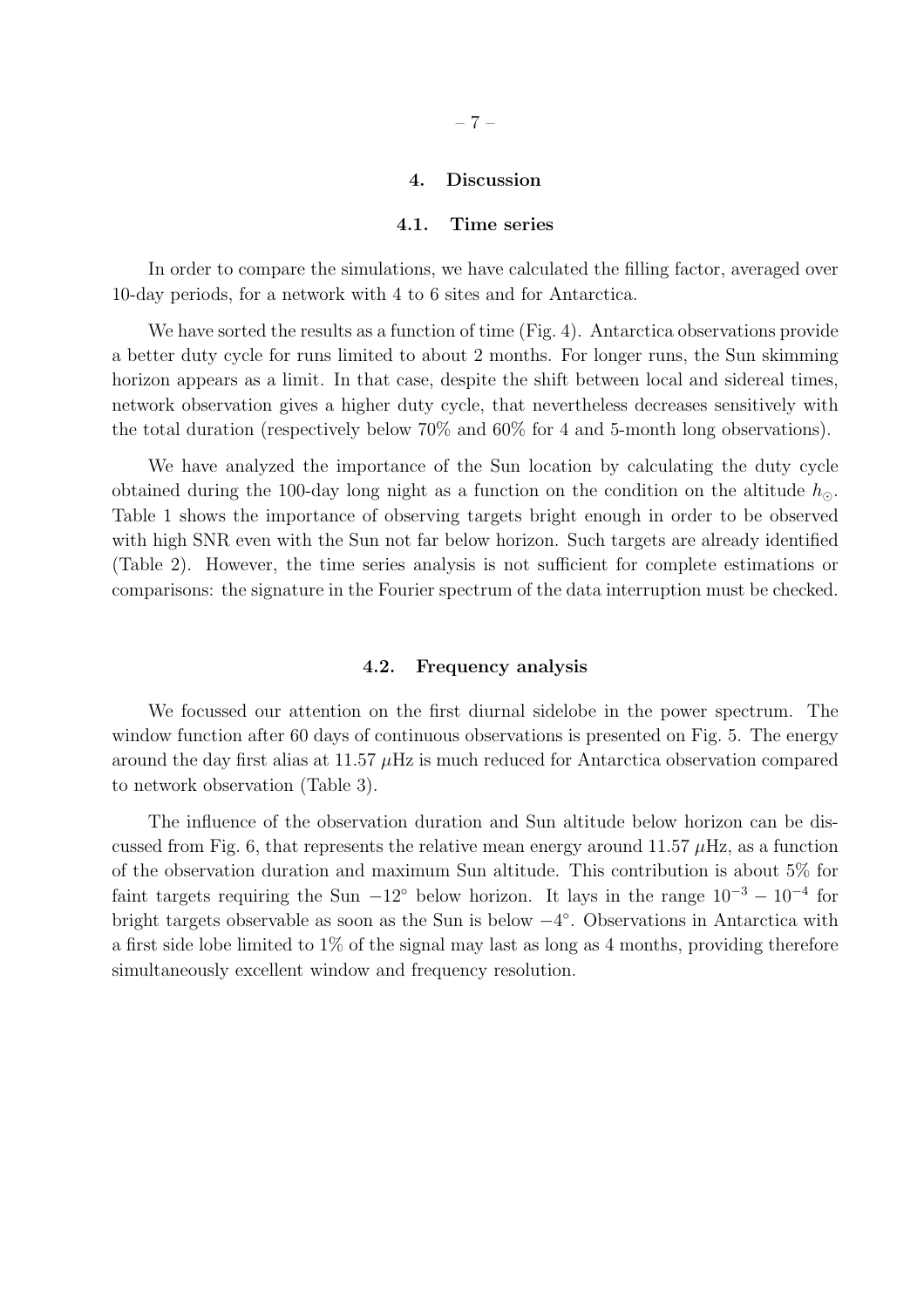### 4.3. Targets

The observable sky fraction is limited to circumpolar targets at Dome C (Tab. 2). Right ascensions opposite to the Sun are favored. The preparative work of the SIAMOIS project (Mosser et al. 2006) has identified the different targets and proposed a scientific program for more than 6 winters. Conditions of network observations are quite different. The right ascension of the source plays no role, but the duty cycle varies as a function of declination in a complex way (Fig. 7). First, for increasing absolute value of the declination, the duty cycle decreases due to asymmetry in the network and less efficiency of sites with latitude opposite to the stellar declination. Then, around respectively  $+50°$  and  $-50°$ , the decrease is hampered by the increase of visibility duration of high declinations sources, that compensates the low altitude above horizon. With 4 sites in the Northern hemisphere, but 2 in the Southern hemisphere, the duty cycle is lower for austral targets. Nevertheless, the band with a duty cycle above  $80\%$  remains limited to declinations in the range  $[-22^{\circ}, +35^{\circ}]$ . This corresponds to 47% of the sky, when only 29% is observable at Dome C at airmass always less than 3.

### 4.4. Number of sites

As shown by the GONG site study, the number of sites is a crucial parameter for network observations. The performance of the network limited to 5 or 4 stations was therefore estimated. Simulations show that the star declination plays no important role, contrary to the identity of the absent observatories: the contribution of a Hawaiian site, without close neighbor, is of course highly valuable. The averaged duty cycle decrease is about 9% with 5 sites, and 20% with only 4 sites (Fig. 4). This decrease is slightly more pronounced with increasing observation duration. Note that a network with 3 sites in the same hemisphere may have performance comparable to a 4-site network, but with severe restrictions on the possible targets.

It is out of the scope of this paper to examine the question of maintenance, which is a crucial point for both network and Antarctica observations. At Dome C in Antarctica, the maintenance is limited to 1 site. Previous wintering (Agabi et al. 2006) has shown the potential of the site, with the logistic of the French and Italian polar institutes. Maintenance problems are also problematic for an efficient network, with an effort to be multiplied by the number of sites, in order to maintain all operational. We did not take into account the Moon influence. At Dome C, the Moon will not interfere with the observations of circumpolar targets. For network observation, with targets at declination in the range  $\pm 30^{\circ}$ , great care will have to be taken when selecting a target.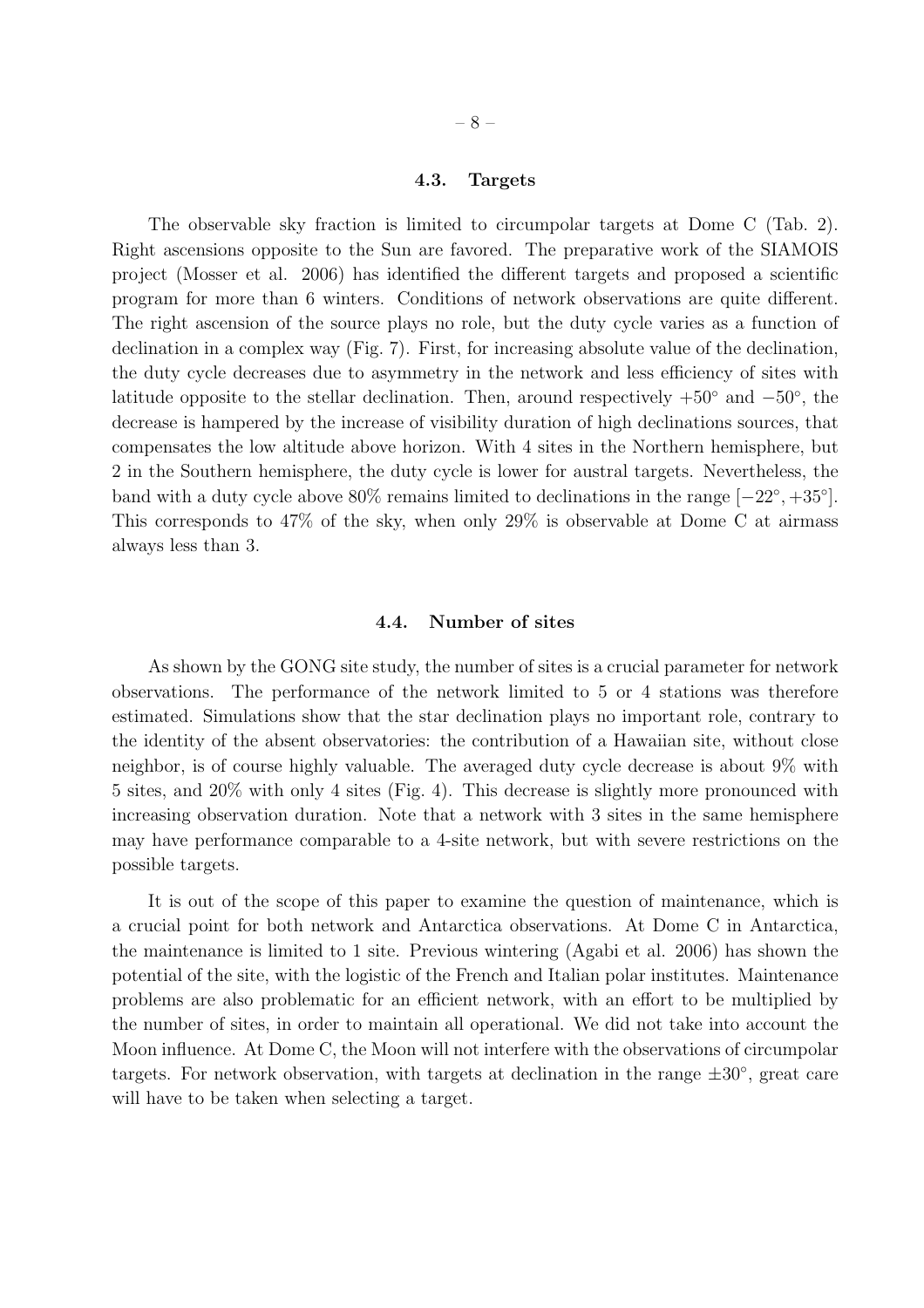# 5. Conclusion

Observations conducted during the 2006 wintering at the Concordia station in Antarctica give an excellent clear sky fraction, that yields a meteorological duty cycle as high as 92%. Consequently, asteroseismic observations conducted at Dome C during the 100-day long polar night provide performance better or similar than realized with a 6-site network. The only case where a 6-site network may provide better performance, but limited to a duty cycle about 77%, is for a 5-month long observing run. On the other side, asteroseismic observations at Dome C may provide a 100-day long time series with a total duty cycle about 87%, what network observation cannot. With such a duty cycle, the relative residual energy in the first diurnal sidelobes will be limited to less than  $10^{-3}$  for bright targets  $(mV \le 5)$ . Performance on faint stars is about  $10^{-2}$ , limited by the sky brightness at noon local time.

Winterover of EA was granted by the French (Institut Paul Emile Victor) under the Concordiastro programme (PI E. Fossat, LUAN). We thank the anonymous referee for his/her comments which helped clarifying the paper.

#### REFERENCES

- Agabi K., Aristidi E., Azouit M. et al. 2006. PASP 118, 344
- Aristidi E..; Agabi, A.; Fossat, E.; Azouit, M.; Martin, F.; Sadibekova, T.; Travouillon, T.; Vernin, J.; Ziad, A. 2005, A&A 444, 651
- Baglin, A. et al. (CoRoT Team) 2002. CoRoT: asteroseismology and planet finding. In: Proceedings of the First Eddington Workshop on Stellar Structure and Habitable Planet Finding, 11 - 15 June 2001, Crdoba, Spain. Editor: B. Battrick, Scientific editors: F. Favata, I. W. Roxburgh & D. Galadi. ESA SP-485, Noordwijk: ESA Publications Division, ISBN 92-9092-781-X, 2002, p. 17 - 24
- Bedding , T. R.; Kjeldsen, H.; Butler, R. P.; McCarthy, C.; Marcy, G. W.; O'Toole, S. J.; Tinney, C. G.; Wright, J. T. 2004, ApJ 614, 380
- Bedding, T. R.; Butler, R. P. Carrier, F.; Bouchy, F.; Brewer, B. J.; Eggenberger, P.; Grundahl, F.; Kjeldsen, H.; McCarthy, C.; Nielsen, T. B.; 2006, ApJ 647, 558
- Dolez, N.; Vauclair, G.; Kleinman, S. J.; Chevreton, M.; Fu, J. N.; Solheim, J.-E.; Gonzlez Perez, J. M.; Ulla, A.; Fraga, L.; Kanaan, A.; and 31 coauthors (WET collaboration) 2006. A&A 446, 237.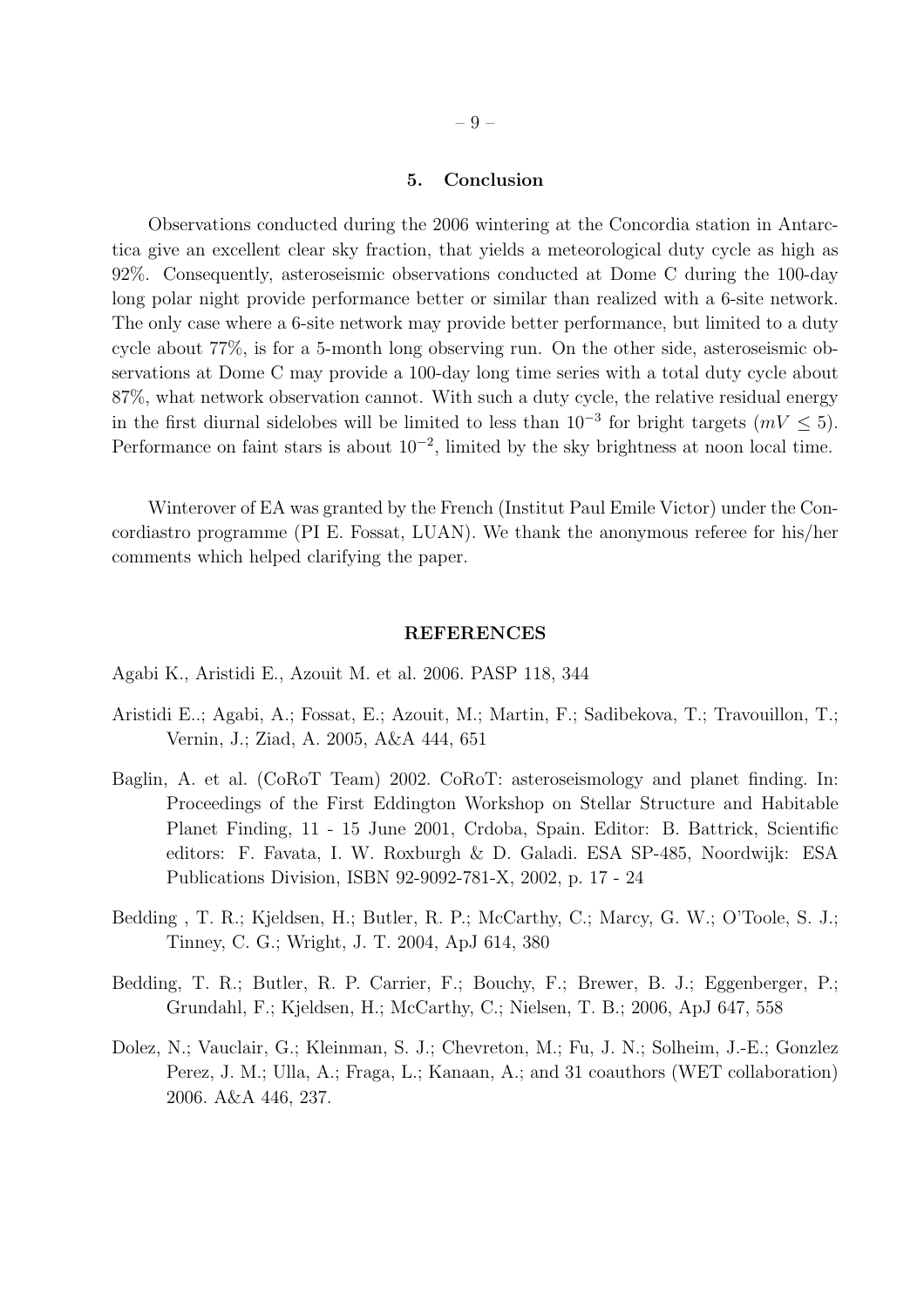Grec, G., Fossat, E., & Pomerantz, M. 1980, Nature 288, 541

- Grundahl, F.; Kjeldsen, H.; Frandsen, S.; Andersen, M.; Bedding, T.; Arentoft, T.; Christensen-Dalsgaard, J. 2006. Memorie della Societa Astronomica Italiana 77, 458.
- Harvey, J. W.; Hill, F.; Hubbard, R.; Kennedy, J. R.; Leibacher, J. W.; Pintar, J. A.; Gilman, P. A.; Noyes, R. W.; Title, A. M.; Toomre, J.; and 7 coauthors. 1996. Science 272, 1284-1286.
- Hill F., Newkirk G. Jr. 1985. Solar Physics 95, 201-219.
- Hill, F.; Fischer, G.; Forgach, S.; Grier, J.; Leibacher, J.W.; Jones, H. P.; Jones, P. B.; Kupke, R.; Stebbins, R. T.; Clay, D. W. 1994. Solar Physics 152, 351-379
- Kenyon S. L., Lawrence J. S., Ashley M.C.B. et al. 2006, PASP 118, 924
- Libbrecht K. G. 1992. ApJ 387, 712-714
- Mosser B., Maillard J-P., Bouchy F., 2003. PASP 115, 990
- Mosser B., and the SIAMOIS team, 2006. In Beyond the spherical Sun: a new era of helioand asteroseismology. SoHO18/GONG 2006/HelAs I symposium. K. Fletcher Ed., ESA-SP 624, in press.
- Samadi, R.; Goupil, M.-J.; Alecian, E.; et al 2005, JApA 26, 171

This preprint was prepared with the AAS IATEX macros v5.0.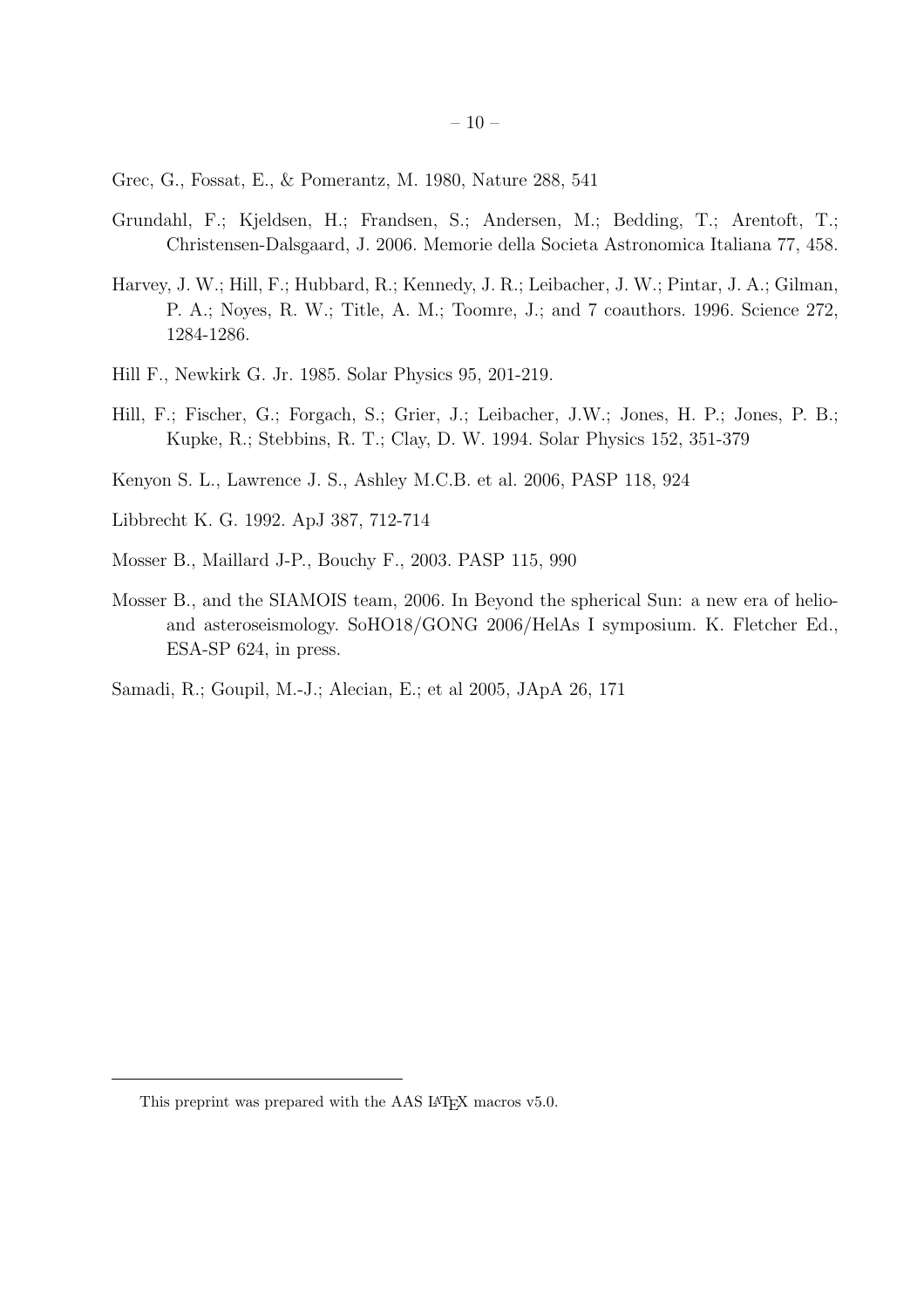| Sun limit $h_{\odot}$ 0° $-2^{\circ}$ $-4^{\circ}$ $-6^{\circ}$ $-8^{\circ}$ $-10^{\circ}$ $-12^{\circ}$ |  |  |  |  |
|----------------------------------------------------------------------------------------------------------|--|--|--|--|
| Duty cycle $(\%)$ 92.0 91.0 88.5 84.6 78.3 69.8 64.2                                                     |  |  |  |  |

Table 1: Mean duty cycle at Dome C, over the 100-day long night, as a function of the Sun altitude limit. Bright stars, that can be observed without restrictive conditions on the Sun altitude, are clearly favored.

| target        | type              | $\delta$ |         | $v \sin i$ | А            |
|---------------|-------------------|----------|---------|------------|--------------|
|               |                   |          |         | (km/s)     | $\rm (cm/s)$ |
| $\beta$ Hyi   | G <sub>2</sub> IV | $-77.25$ | 2.79    | 5.0        | 59           |
| $\chi$ Eri    | G5IV              | $-51.61$ | 3.71    | 1.1        | 165          |
| p Vel         | F4IV              | $-48.23$ | 3.84    | 16.0       | 165          |
| HD114613      | G3V               | $-37.80$ | 4.85    | 8.0        | 73           |
| $\alpha$ CenA | G2V               | $-60.83$ | $-0.01$ | 2.7        | 34           |
| $\alpha$ CenB | K1V               | $-60.84$ | 1.33    | 1.1        | 18           |
| $\delta$ Pav  | G7IV              | $-66.18$ | 3.56    | 3.2        | 111          |

Table 2: Possible targets list at Dome C, restricted to dwarfs and sub-dwarfs showing solarlike oscillations, with V magnitude brighter than 5, excluding giant or pulsators as  $\delta$ -Scuti. The oscillation maximum amplitude A is estimated according to Samadi et al. (2005). All these targets can be observed with a 40-cm telescope.

| Duration       | Duty cycle |         |         |         | Energy at 11.6 $\mu$ Hz |            |                 |         |
|----------------|------------|---------|---------|---------|-------------------------|------------|-----------------|---------|
| $(\text{day})$ | $(\%)$     |         |         |         | $(1 \otimes$ Dome C)    |            |                 |         |
|                | Dome C     | 6 sites | 5 sites | 4 sites | Dome C                  | 6 sites    | 5 sites         | 4 sites |
| 40             | 94         | 84      | 76      | 68      |                         | $\ddot{c}$ | -15             | 40      |
| 60             | 92         | 84      | 76      | 67      |                         | 5          | 15              | 40      |
| 80             | 90         | 83      | 75      | 66      |                         | 1.3        | $\ddot{\Omega}$ | 20      |
| 90             | 89         | 83      | 75      | 66      |                         | 0.8        | 2               | 9       |
| $100\,$        | 87         | 82      | 74      | 65      |                         | 0.5        |                 |         |

Table 3: Best duty cycle and energy of the window function in the frequency range around the day alias at 11.6  $\mu$ Hz, for different network configurations (4  $\rightarrow$  6 sites) and different observation durations, normalized to the same energy obtained with the window function at Dome C. Best performance are highlighted in slanted text. With the energy criterion at 11.6  $\mu$ Hz, the performance at Dome C is better only for observation durations less than 90 days. However, the duty cycle at Dome C remains greater than the one with a 6-site network for observation duration up to 120 days, so that the total energy distributed in the spectrum of the window function at non-zero frequency remains lower.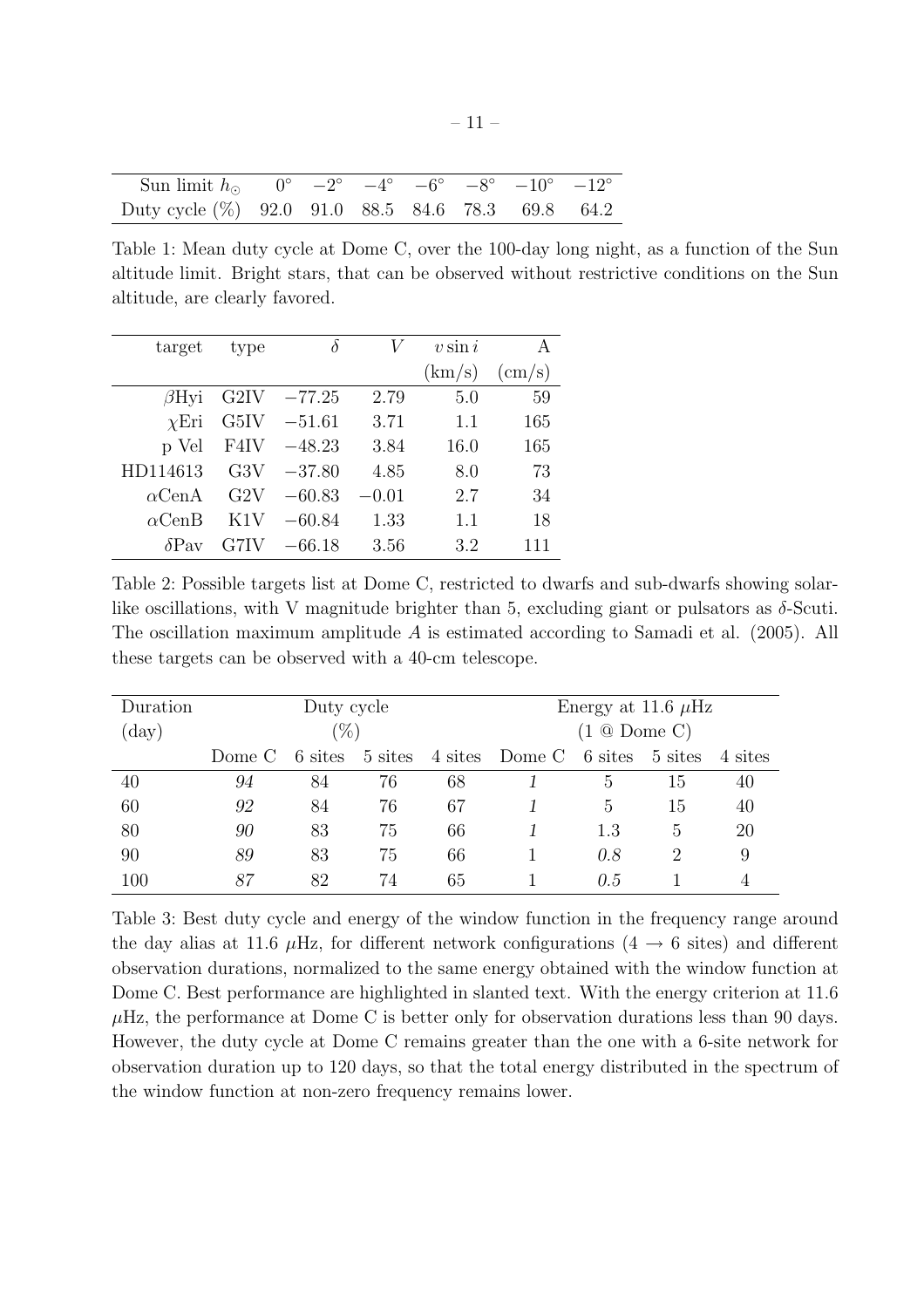

Fig. 1.— Full line: clear sky fraction  $f$  at Dome C, as observed during the 2006 wintering. Dashed line: duty cycle at Dome C, smoothed over a 10-day period. Lines at May 03 (embedded in a 2-day bad weather event) and August 11 represent respectively the beginning and the end of the polar night at Dome C. The meteorological duty cycle exceeds 92% during 3 months.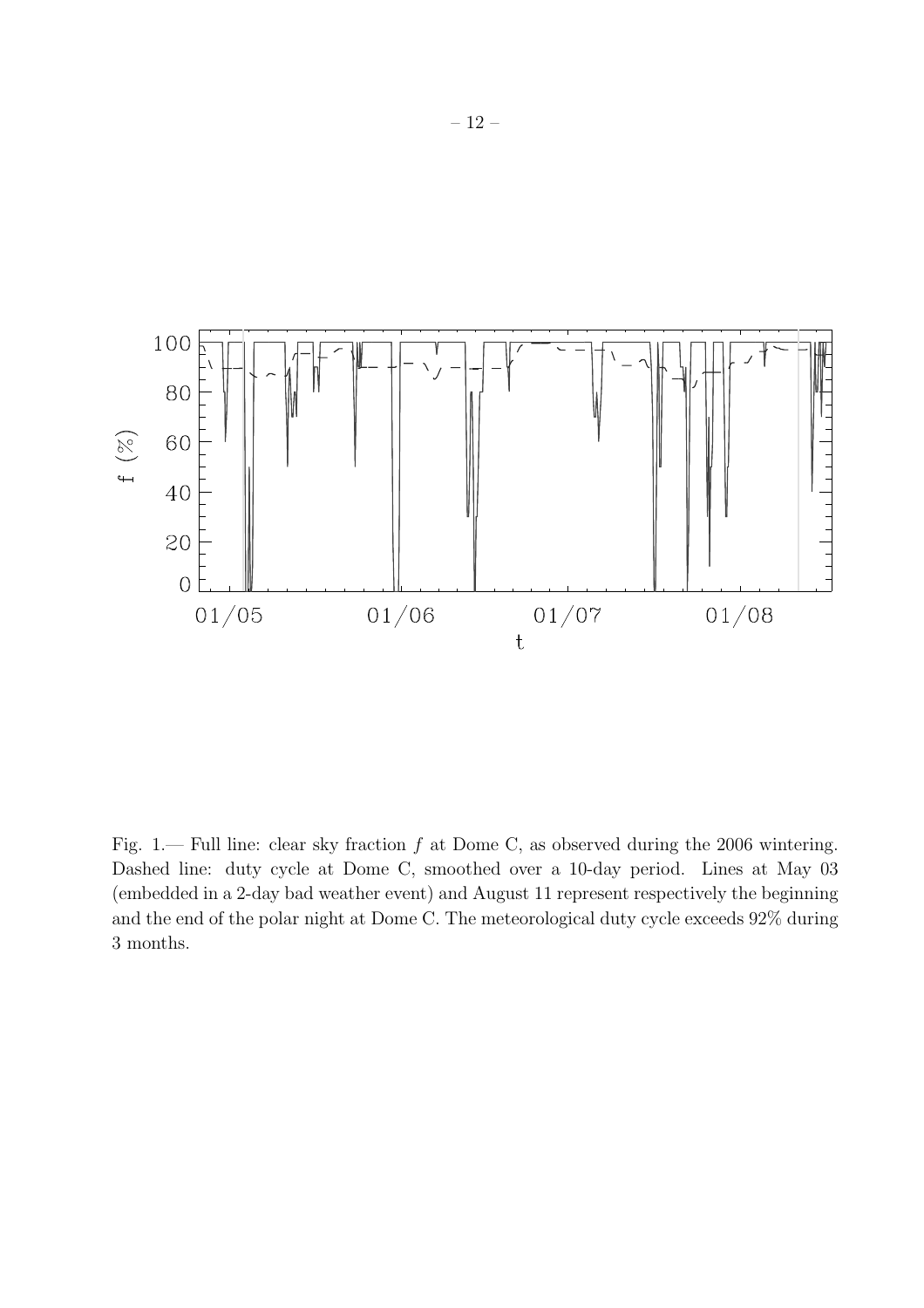

Fig. 2.— Left panel: observed window for Dome C, taking into account the meteorological conditions recorded in 2006 and the Sun altitude (at least 4◦ below horizon). The simulation also considers 20 minutes overhead per day, at 12:00 local time, for calibration and back rotation of the telescope. The right panel shows the variation with time of the duty cycle averaged over 10-day periods (full line) and the integrated duty cycle (dashed line).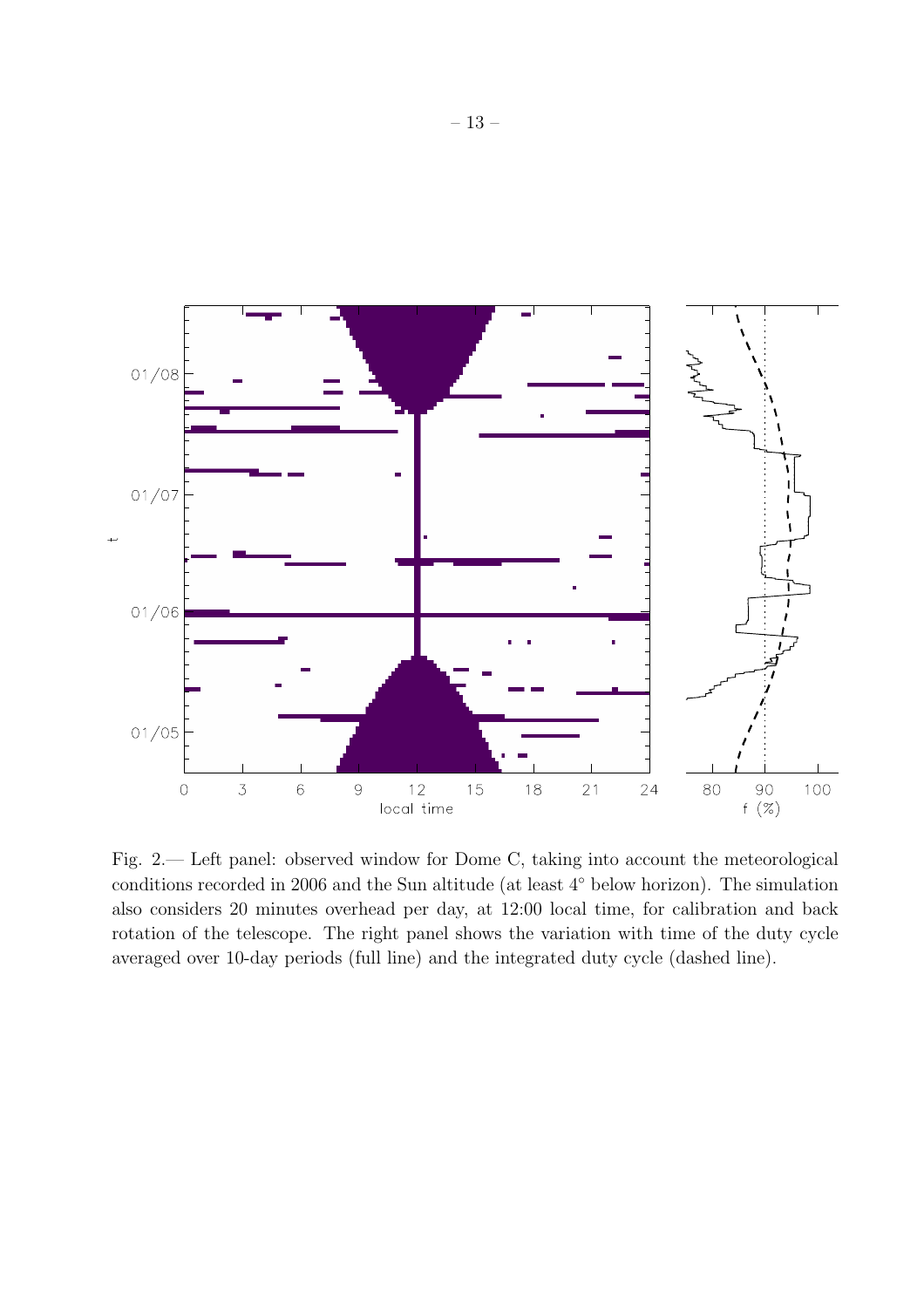

Fig. 3.— Same as Fig. 2 but for the simulated window for a 6-site network, taking into account the meteorological conditions derived from GONG (very short interruptions, practically related to local meteorological conditions, are not considered). Sidereal limitations, shifting by 4 min/day, and solar limitations, stationary with local time, can be easily distinguished. The maximum duty cycle is less than for Antarctica observations, but its decrease with increasing observation duration is much less sensitive. Stellar coordinates for this simulation:  $\alpha = 18:00, \delta = 0^{\circ}, h_{\star} = 19.5^{\circ}$  (airmass = 3).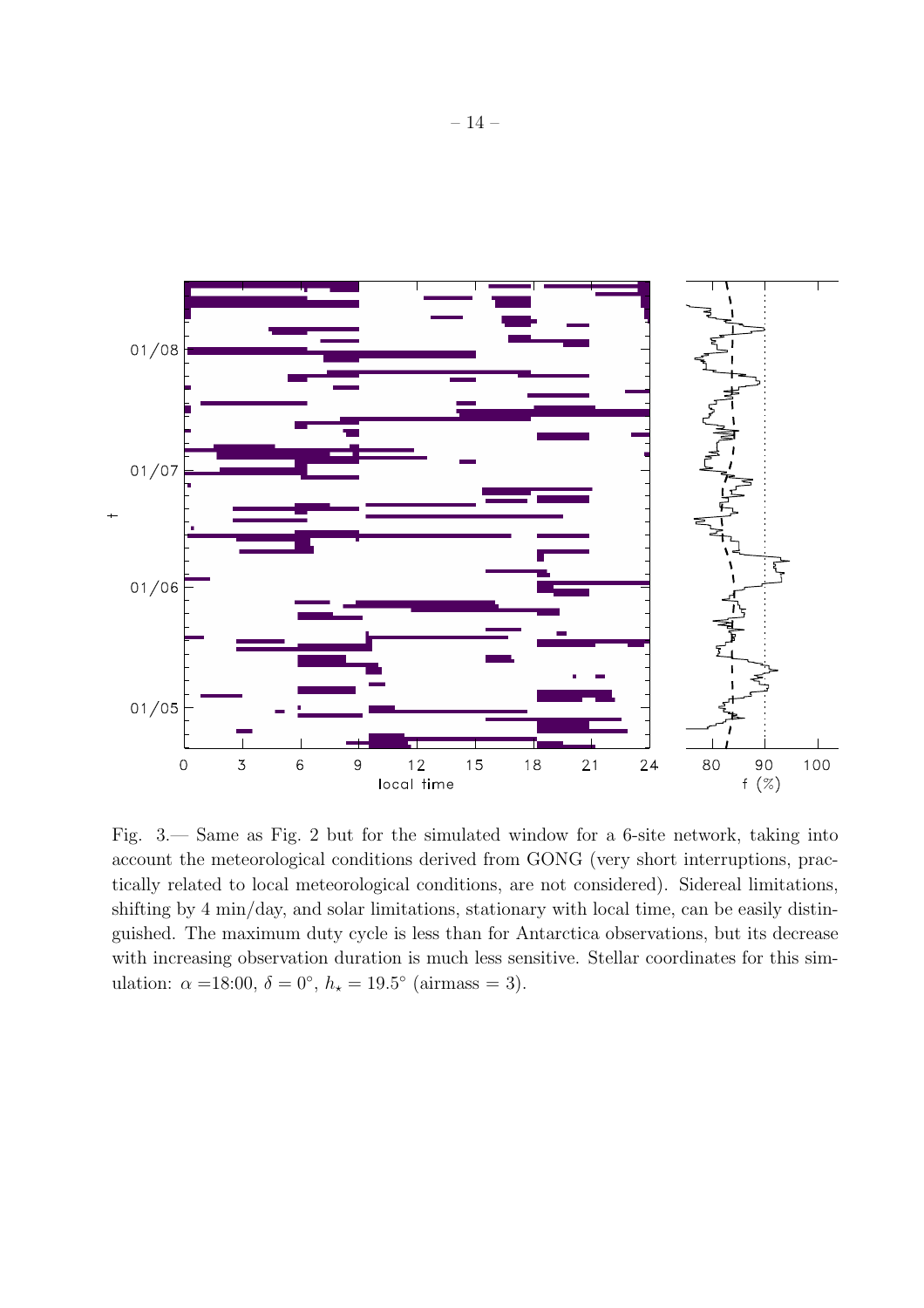

Fig. 4.— Comparison of the daily duty cycle distributions, at Dome C (full light line) or for a multi-site network (dashed light line: 6 sites; dot-dashed line: 5 sites; dot-dot-dashed line: 4 sites), and corresponding integrated duty cycle (heavy lines). Dome C provides long period with a duty cycle about 98% (not 100% in order to account for necessary diurnal operations, such as back rotation of the telescope). With 6 sites, network observations have a better daily duty cycle distribution only for periods longer than about 80 days. However, the integrated duty cycle remains better and Dome C for more than 4 months. Simulations for 5 or 4 sites depend on the absent site(s): results presented here have been averaged. Calculations for the network have been considered in the favorable case of an equatorial target, and for mean weather conditions. Simulations consider  $h_{\odot} \leq -4^{\circ}$  and  $h_{\star} \geq 19.5^{\circ}$  $(airmass = 3).$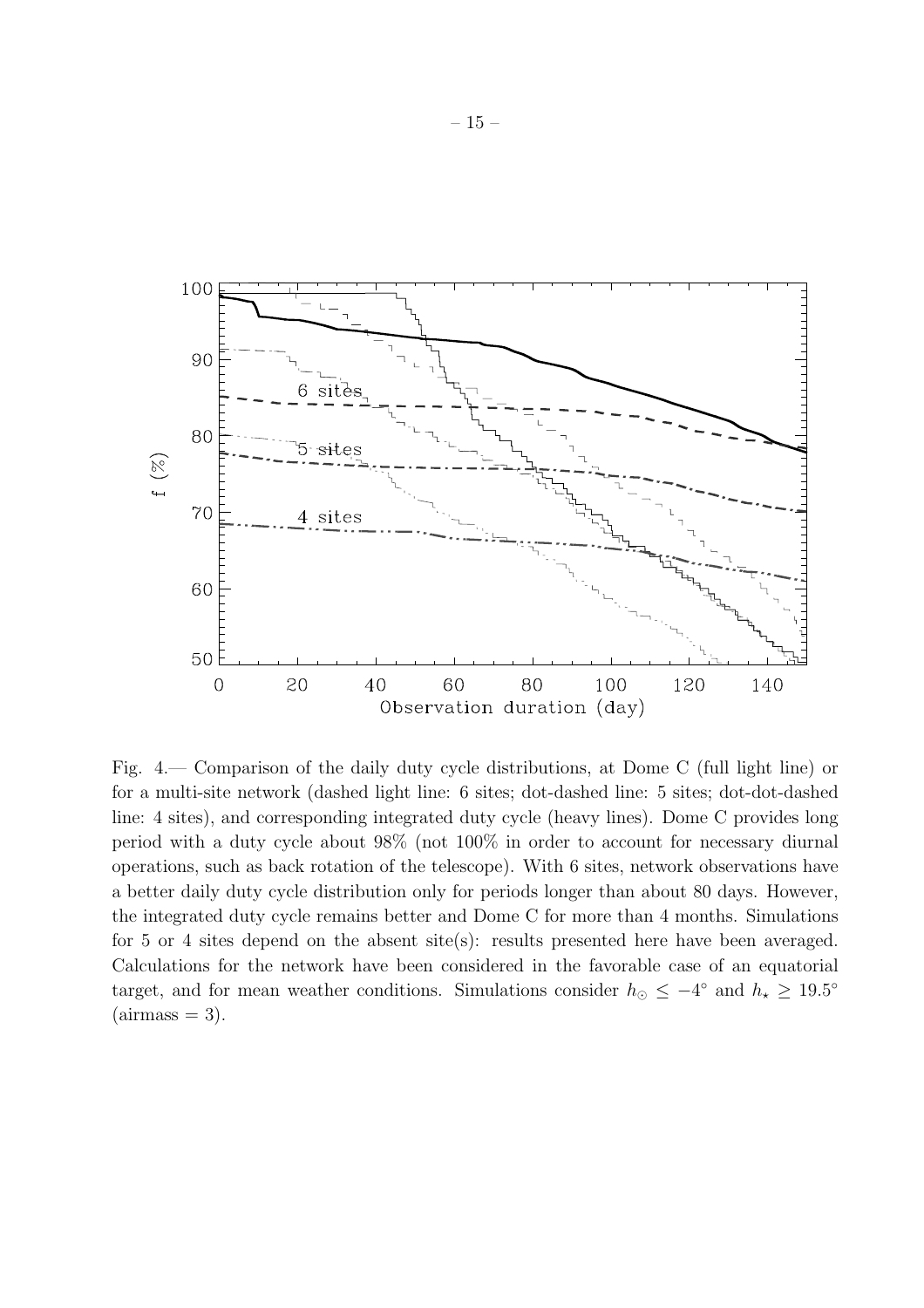

Fig. 5.— Window function obtained at Dome C during 60 days, compared to simulations for network and single-site observations (respectively grey and dotted lines). There is 10 times less energy emerging around the first day alias at  $11.57 \mu$ Hz for Antarctica observations than for a network. The gain compared to the single site case is higher than 1000. Simulations consider  $h_{\odot} \le -4^{\circ}$  and  $h_{\star} \ge 19.5^{\circ}$  (airmass = 3).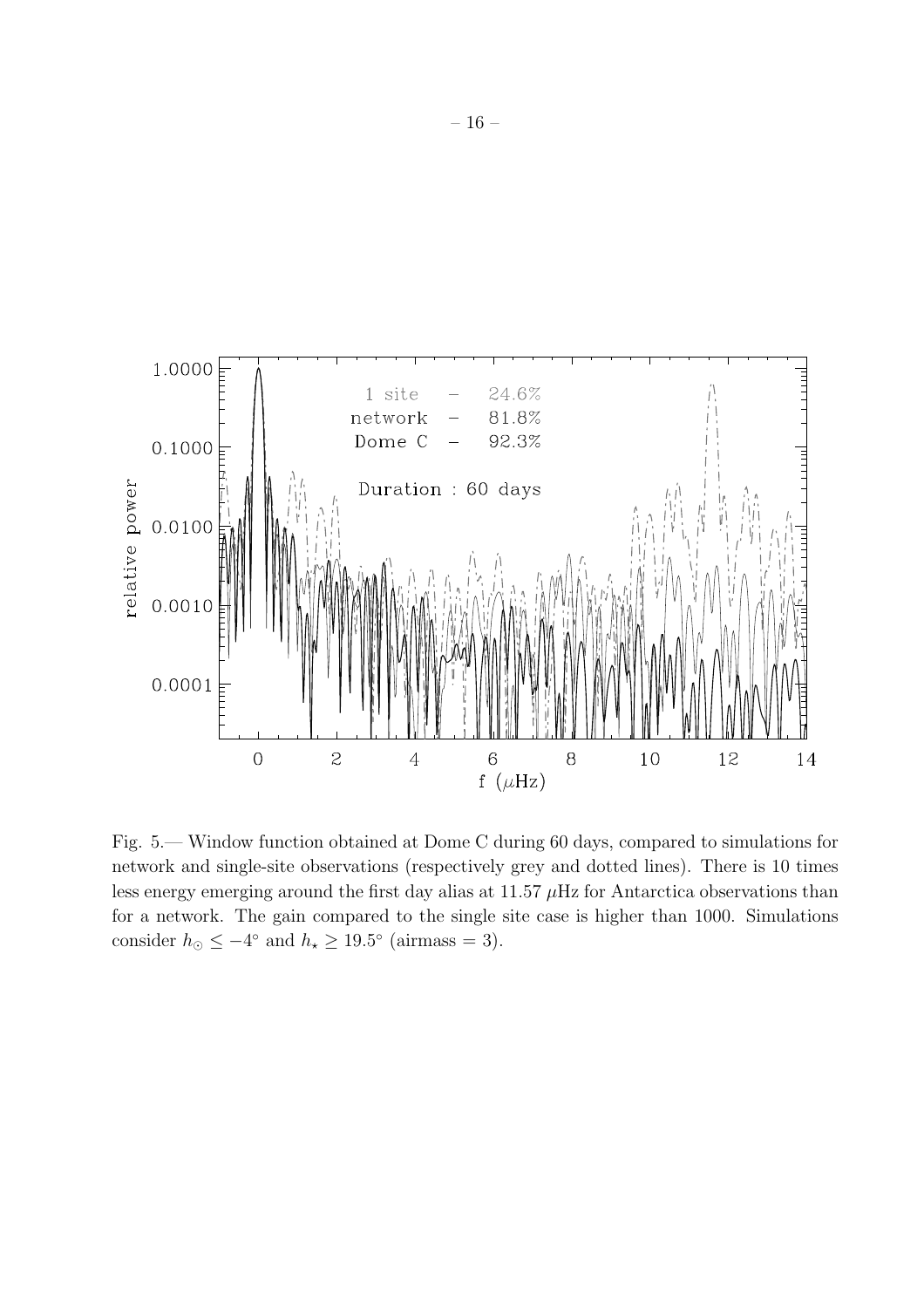

Fig. 6.— Contour plot of the mean energy around the first day alias 11.57  $\mu$ Hz (Fig. 5), as a function of the observation duration and maximum Sun altitude, derived from the clear sky fraction observed in 2006. Performance is excellent for bright targets observable as soon as the Sun is below  $-4^{\circ}$ . The energy in the daily alias increases with increasing observation duration and with increasing restrictive condition on the sky brightness.